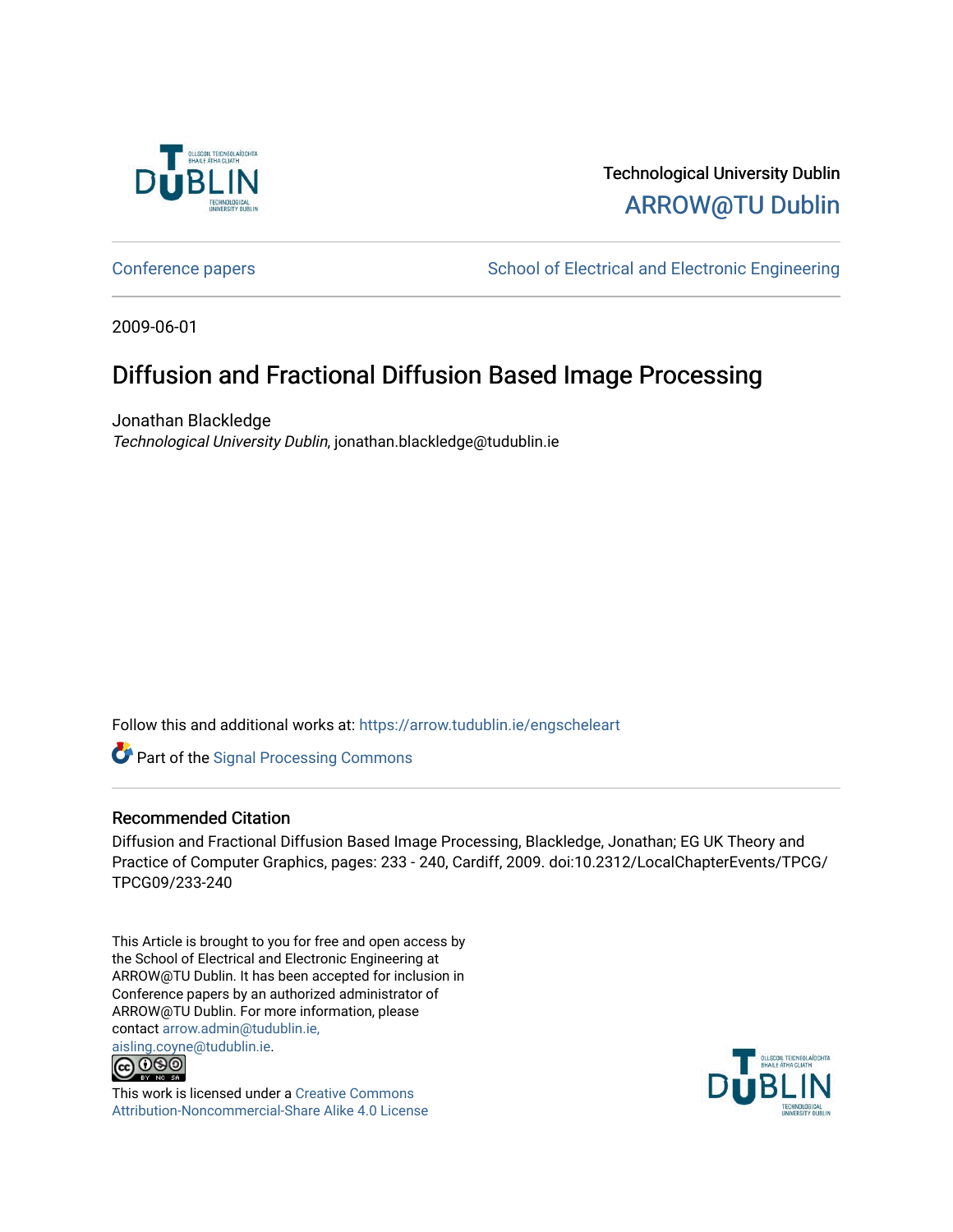# Diffusion and Fractional Diffusion Based Image Processing

J. M. Blackledge†

School of Electrical Engineering Systems Faculty of Engineering, Dublin Institute of Technology

#### Abstract

*We consider the background to describing strong scattering in terms of diffusive processes based on the diffusion equation. Intermediate strength scattering is then considered in terms of a fractional diffusion equation which is studied using results from fractional calculus. This approach is justified in terms of the generalization of a random walk model with no statistical bias in the phase to a random walk that has a phase bias and is thus, only 'partially' or 'fractionally' diffusive. A Green's function solution to the fractional diffusion equation is studied and a result derived that provides a model for an incoherent image generated by light scattering from a tenuous random medium. Applications include image enhancement of star fields and other cosmological bodies imaged through interstellar dust clouds. An example of this application is given.*

Categories and Subject Descriptors (according to ACM CCS): I.4.5 [Reconstruction]: Transform Methods

#### 1. Introduction

A conventional approach to modelling light scattering in random media is to consider the scatterer to be a stochastic function with a characteristic Probability Density Function (PDF) under the weak scattering approximation [\[Bla06\]](#page-8-0). In the far field, the scattering amplitude is then given by the Fourier transform of the scattering function and the intensity of the scattered field (i.e. the measurable quantity, at optical frequencies and above) is determined by the Fourier transform of the autocorrelation of the scattering function. The inverse scattering problem is then reduced to estimating the correlation function by Fourier inversion and then solving the phase reconstruction problem to recover the scattering function from its autocorrelation function.

Multiple scattering processes are often modelled using a statistical approach [\[Mar06\]](#page-8-1). The aim is to develop a model of the PDF for the scattered field itself rather than for the scattering function. This involves concepts traditionally associated with the kinetic theory of gases in which the random motion of particles undergoing elastic collisions and following 'random walks' is 'replaced' with the random scattering of an electric field, for example, from multiple scattering

sites. The total contribution of the multiple scattering process after *N* scattering interactions is given by [\[Fie09\]](#page-8-2)

$$
E = \sum_{j=1}^{N} a_j \exp(i\theta_j)
$$

where the amplitude  $a_j$ , the phase  $\theta_j$  and *N* are independent random variables. While this approach provides physically informative models for the PDF that can be used for the statistical characterisation of an image and image segmentation (using a moving 'window') to locate statistically significant features, it does not directly help in the development of algorithms for image restoration and reconstruction [\[BM86\]](#page-8-3). On the other hand, random walk models provide the physical basis for diffusion processes in general. This is the essential 'link' to modelling multiple scattering processes in terms of solutions to the diffusion equation for the intensity of light.

In certain circumstances, multiple scattering may only involve a small number of interactions. This occurs when light interacts with tenuous media, for example, and is considered to be one of the most difficult scenarios to model accurately. Diffusion processes are not applicable in such cases. In this paper, we study an approach to solving this problem using the fractional diffusion equation.

<sup>†</sup> SFI Stokes Professor of DSP

submitted to *EG UK Theory and Practice of Computer Graphics (2009*)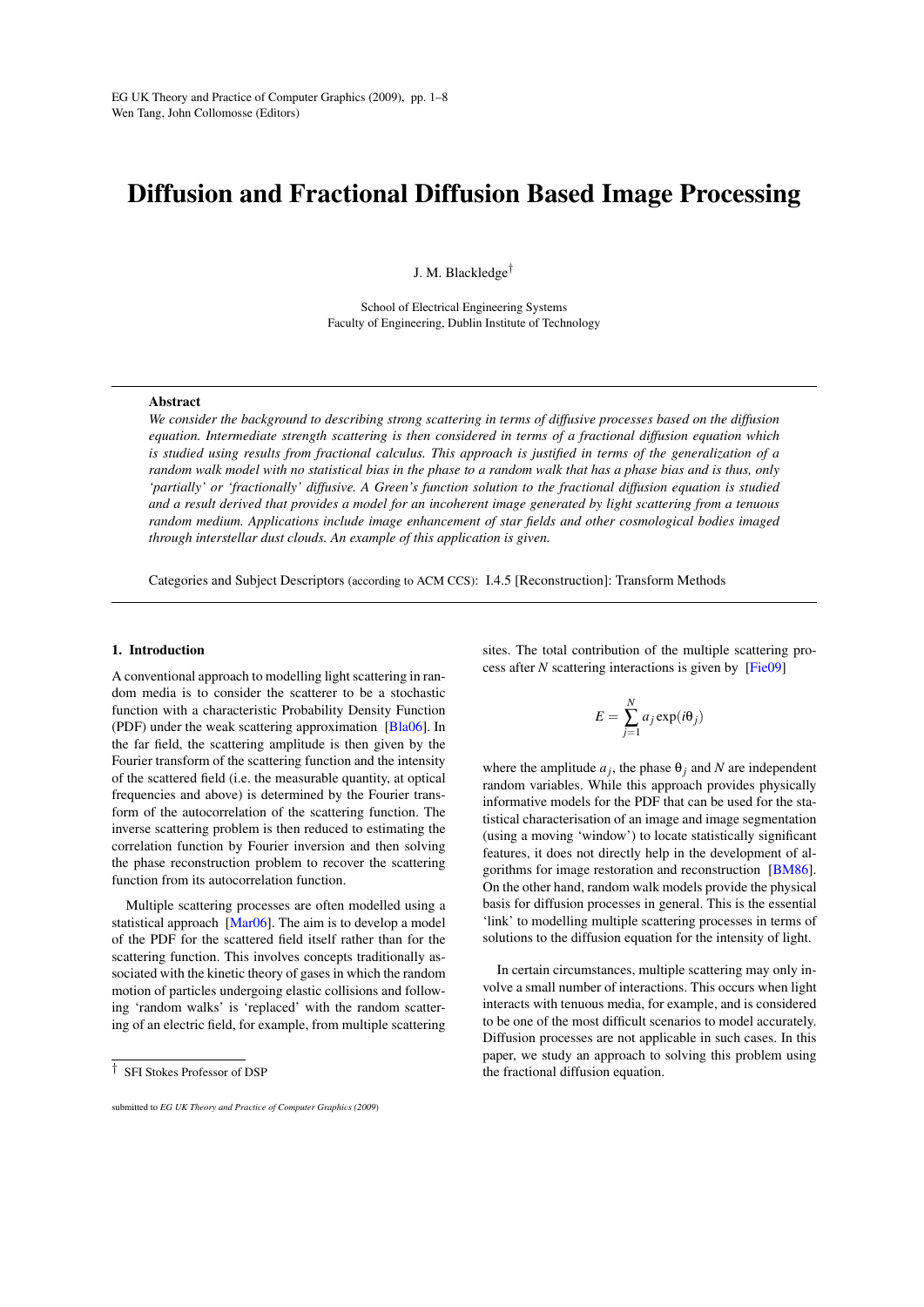# 2. Optical Scattering

Analysis of scattering from a random medium ideally requires a model for the physical behaviour of the random variable(s) that is derived from basic principles. This involves modelling the scattered field in terms of its interaction with an ensemble of 'scattering sites' based on an assumed stochastic process. If the density of these scattering sites is low enough so that multiple scattering is minimal, then we can apply the weak scattering approximation to develop a model for the intensity of a wavefield interacting with a random (weak) scatterer.

In the far field, the (weak) scattered field (i.e. the scattering amplitude) is given by the Fourier transform of the scattering function. If this function is known *a priori*, then the scattering amplitude can be determined. This is an example of a deterministic model. If the scattering function is stochastic (i.e. a randomly distributed scatterer) such that it can only be quantified in terms of a PDF then we can simulate the scattered field by designing a random number generator that outputs deviates that conform to this distribution. The Fourier transform of this stochastic field then provides the scattering amplitude. Thus, given a three dimensional optical Helmholtz scattering function of compact support  $\gamma(\mathbf{r})$ ,  $\mathbf{r} \in V$ ,  $\mathbf{r} = \hat{\mathbf{x}} + \hat{\mathbf{y}} + \hat{\mathbf{z}}$ *z* with Pr $[\gamma(\mathbf{r})]$  known *a priori*, the scattering amplitude *A* is given by [\[Bla06\]](#page-8-0)

$$
A(\hat{\mathbf{N}},k) = k^2 \int\limits_V \exp(-ik\hat{\mathbf{N}}\cdot\mathbf{r})\gamma(\mathbf{r})d^3\mathbf{r}
$$

where  $\hat{\mathbf{N}} = \hat{\mathbf{n}}_s - \hat{\mathbf{n}}_i$  and  $\gamma(\mathbf{r})$  is a stochastic function whose deviates conform to the PDF Pr[ $\gamma(\mathbf{r})$ ]. Here,  $\hat{\mathbf{n}}_i$  and  $\hat{\mathbf{n}}_s$  denote the direction of the incident and scattered fields respectively and  $\gamma(\mathbf{r}) = \varepsilon_r(\mathbf{r}) - 1$  where  $\varepsilon_r \ge 1$  is the relative permittivity (a real function), a result that is based on application of a scalar electromagnetic scattering model for a nonconductive dielectric.

The intensity of the scattering amplitude is given by

$$
I(\hat{\mathbf{N}},k) = |A(\hat{\mathbf{N}},k)|^2 = A(\hat{\mathbf{N}},k)A^*(\hat{\mathbf{N}},k)
$$

$$
= k^4 \int_V \exp(-ik\hat{\mathbf{N}}\cdot\mathbf{r})\gamma(\mathbf{r})d^3\mathbf{r} \int_V \exp(ik\hat{\mathbf{N}}\cdot\mathbf{r}')\gamma(\mathbf{r}')d^3\mathbf{r}'.
$$

Using the autocorrelation theorem, we have

$$
I(\hat{\mathbf{N}},k) = k^4 \int\limits_V \exp(-ik\hat{\mathbf{N}} \cdot \mathbf{r}) \Gamma(\mathbf{r}) d^3 \mathbf{r}
$$

where  $\Gamma$  is the autocorrelation function given by

$$
\Gamma(\mathbf{r}) = \int\limits_V \gamma(\mathbf{r}') \gamma(\mathbf{r}' + \mathbf{r}) d^3 \mathbf{r}'.
$$

This result allows us to evaluate the intensity of the scattered amplitude by computing the Fourier transform of the autocorrelation function of the scattering function which is taken to be composed of a number of scatterers distributed at random throughout *V*. This requires the autocorrelation function to be defined for a particular type of random medium. Thus, a random medium can be characterized via its autocorrelation function by measuring the scattered intensity and inverse Fourier transforming the result.

From the autocorrelation theorem, the characteristics of the autocorrelation function can be formulated by considering its expected spectral properties since

$$
\Gamma(\mathbf{r}) \Longleftrightarrow |\widetilde{\gamma}(\mathbf{k})|^2
$$

where  $\tilde{\gamma}$  is the Fourier transform of  $\gamma$ , k is the spatial frequency vector and ⇐⇒ denotes the transformation from real space **r** to Fourier space **k**. Hence, in order to evaluate the most likely form of the autocorrelation function we can consider the properties of the power spectrum of the scattering function. If this function is 'white' noise, for example (i.e. its Power Spectral Density Function or PSDF is a constant), then the autocorrelation function is a delta function whose Fourier transform is a constant. However, in practice, we can expect that few scattering functions have a PSDF characterized by white noise, rather, the PSDF will tend to decay as the frequency increases. For example, we can consider a model for the PSDF based on the Gaussian function

$$
|\widetilde{\gamma}(\mathbf{k})|^2 = \widetilde{\gamma}_0^2 \exp\left(-\frac{k^2}{k_0^2}\right),
$$

where  $\widetilde{\gamma}_0 = \widetilde{\gamma}(0)$ ,  $k = | \mathbf{k} |$  and  $k_0$  is the standard deviation which is a measure of the correlation length. This form yields an autocorrelation function which is of the same type, i.e. a Gaussian function. If the geometry of the scattering function is self-affine, then we can model the scattering function as a random scattering fractal whose PSDF is characterized by (for a Topological Dimension of 3 and Fractal Dimension denoted by  $D_F$ ) [\[TBA97\]](#page-8-4)

$$
\mid \widetilde{\gamma}(\mathbf{k})\mid^{2}\sim\frac{1}{k^{11-2D_{F}}}
$$

where  $3 < D_F < 4$ , the autocorrelation function being characterized by [\[TBA97\]](#page-8-4)

$$
\Gamma(\mathbf{r}) \sim \frac{1}{r^{D_F - 2.5}}.
$$

Other issues in determining the nature of the autocorrelation function are related to the physical conditions imposed on the stochastic characteristics of the scatterer.

The method discussed above can be used to model the weak scattered intensity from a random medium which requires an estimate of the autocorrelation of the scattering function to be known. However, this approach assumes that the density of scattering sites from which the scatterer is composed is low so that the weak scattering approximation is valid. When the density of scattering sites increases and

submitted to *EG UK Theory and Practice of Computer Graphics (2009*)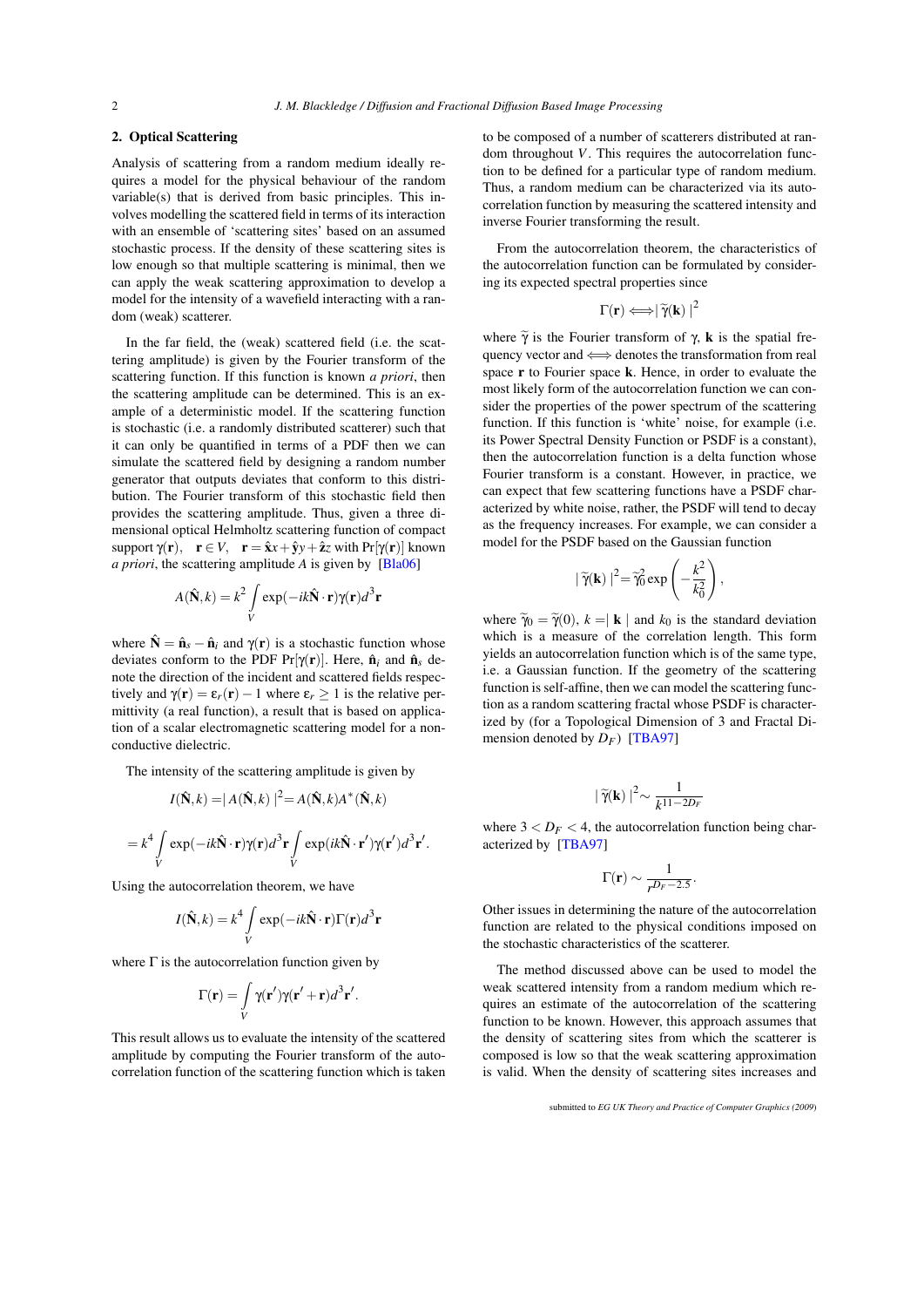multiple scattering is present, the problem become progressively intractable. One approach to overcoming this problem is to resort to a purely stochastic approach which involves developing a statistical model, not for the scattering function, but for the scattered field itself [\[Fie09\]](#page-8-2). Another approach is to model the problem in terms of the diffusion of light which is the approach considered here.

# 3. Optical Diffusion

When light is scattered by one localized centre, the single or 'weak' scattering approximation can be used, i.e. the Born approximation [\[Bla06\]](#page-8-0). However, when these centres are grouped together, multiple light scattering occurs. The randomness of multiple interactions tends to be averaged out by the large number of scattering events that occur leading to a deterministic distribution of intensity. This is exemplified by a light beam propagating through thick fog, for example. In this sense, multiple scattering is highly analogous to diffusion, and the terms multiple scattering and diffusion are interchangeable in many contexts. Optical elements designed to produce multiple scattering are thus known as diffusers. The diffusion equation can then be used to model such systems in the same way as it is used to model temperature distributions or particle concentrations, for example, and any system that is the result of a large ensemble of particles or waves undergoing random elastic collisions or scattering interactions respectively.

Suppose we consider the three-dimensional diffusion of light to be based on a three-dimensional random walk. Each scattering event is taken to be a point of the random walk in which a ray of light changes its direction randomly (any direction between 0 and  $4\pi$  radians). The light field is taken to be composed of a complex of rays, each of which propagates through the diffuser in a way that is incoherent and uncorrelated in time. If this is the case, then the propagation of light can be considered to be analogous to a process of (classical) diffusion. Instead of modelling the process in terms of the three-dimensional inhomogeneous wave equation (for the a spatially variable wavespeed  $c(\mathbf{r})$  with PDF  $Pr[c(\mathbf{r})]$ )

$$
\left(\nabla^2 - \frac{1}{c^2(\mathbf{r})} \frac{\partial^2}{\partial t^2}\right) u(\mathbf{r}, t) = 0
$$

with light intensity given by  $I = |u|^2$ , we consider the intensity to be given by the solution of the homogeneous diffusion equation

$$
\left(\nabla^2 - \frac{1}{D}\frac{\partial}{\partial t}\right)I(\mathbf{r}, t) = 0
$$

with initial condition  $I(\mathbf{r},t) = I_0(\mathbf{r})$  at  $t = 0$ . This model assumes that the diffusivity *D* is constant throughout the diffuser which is equivalent to a random scattering model (based on a solution to the wave equation) in which  $Pr[c(\mathbf{r})]$ is constant throughout the diffuser, i.e. stationary statistics.

In multiple wave scattering theory, we consider a wavefront travelling through space and scattering from multiple interaction sites, each of which changes the direction of propagation in an entirely random way with no directional bias over  $4\pi$  radian. The mean free path is taken to be the average number of wavelengths required for the wavefront to propagate from one interaction to another as described by the free space Green's function. After scattering from many sites, the wavefront can be considered to have diffused through the 'diffuser'. Here, the mean free path is a measure of the density of scattering sites, which in turn, is a measure of the diffusivity of the medium *D*. As  $D \rightarrow \infty$ , the medium becomes increasingly tenuous.

### 4. Optical Diffusion Equation

Consider the three-dimensional homogeneous time dependent wave equation

$$
\nabla^2 u - \frac{1}{c_0^2} \frac{\partial^2}{\partial t^2} u = 0
$$

where  $c_0$  is taken to be a constant (light speed). Let

$$
u(x, y, z, t) = \phi(x, y, z, t) \exp(i\omega t)
$$

where it is assumed that field φ varies significantly slowly in time compared with exp(*i*ω*t*) and note that

 $u^*(x, y, z, t) = \phi^*(x, y, z, t) \exp(-i\omega t)$ 

is also a solution to the wave equation. Differentiating

$$
\nabla^2 u = \exp(i\omega t) \nabla^2 \phi,
$$

and

$$
\frac{\partial^2}{\partial t^2} u = \exp(i\omega t) \left( \frac{\partial^2}{\partial t^2} \phi + 2i\omega \frac{\partial \phi}{\partial t} - \omega^2 \phi \right)
$$

$$
\simeq \exp(i\omega t) \left( 2i\omega \frac{\partial \phi}{\partial t} - \omega^2 \phi \right)
$$

when

$$
\left|\frac{\partial^2 \phi}{\partial t^2}\right| << 2\omega \left|\frac{\partial \phi}{\partial t}\right|.
$$

Under this condition, the wave equation reduces to

$$
(\nabla^2 + k^2)\phi = \frac{2ik}{c_0} \frac{\partial \phi}{\partial t}
$$

where  $k = \omega/c_0$ . However, since  $u^*$  is also a solution,

$$
(\nabla^2 + k^2)\phi^* = -\frac{2ik}{c_0}\frac{\partial \phi^*}{\partial t}
$$

and thus,

$$
\phi^*\nabla^2\phi-\phi\nabla^2\phi^*=\frac{2ik}{c_0}\left(\phi^*\frac{\partial\phi}{\partial t}+\phi\frac{\partial\phi^*}{\partial t}\right)
$$

submitted to *EG UK Theory and Practice of Computer Graphics (2009*)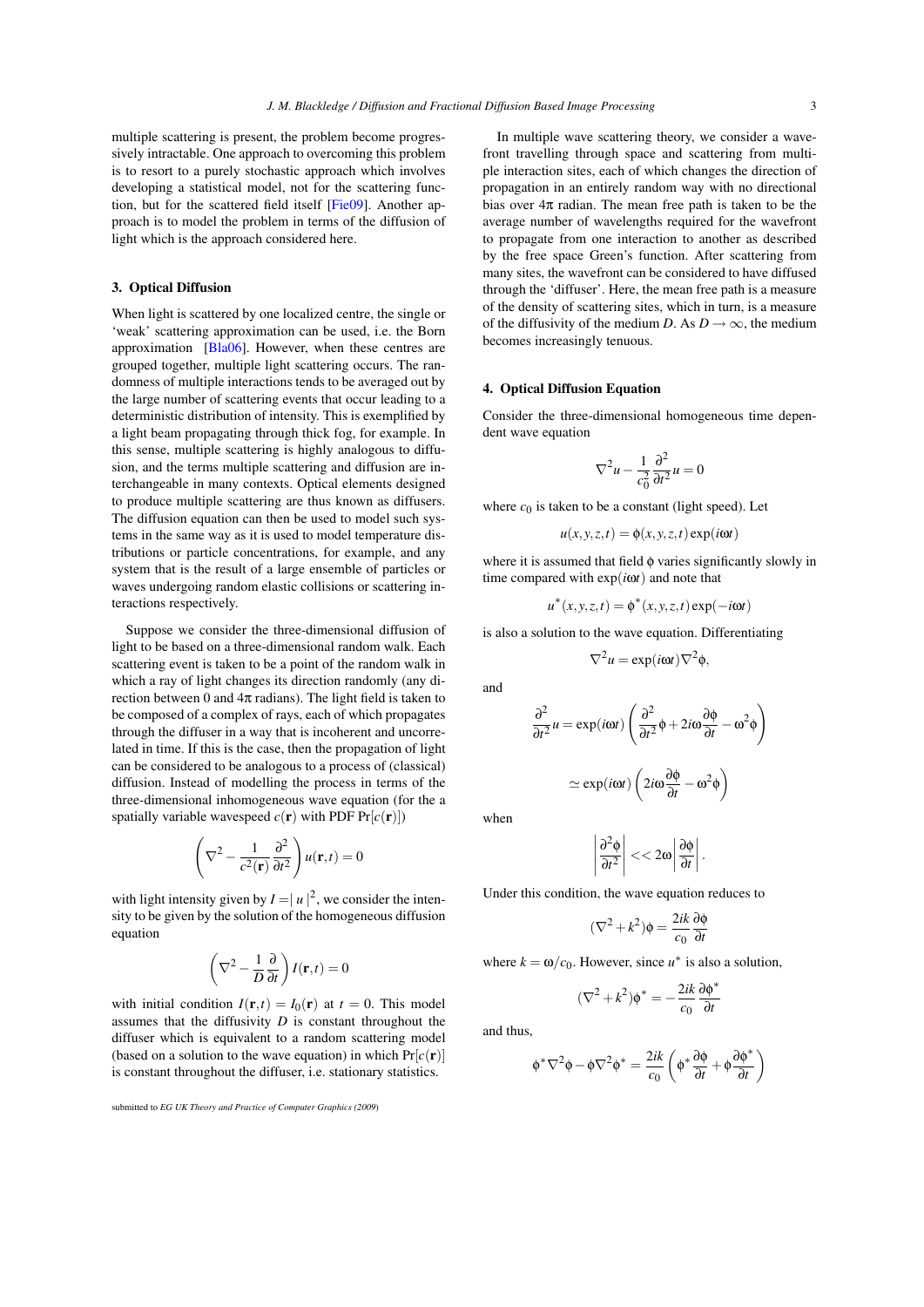which can be written in the form

$$
\nabla^2 I - 2\nabla \cdot (\phi \nabla \phi^*) = \frac{2ik}{c_0} \frac{\partial I}{\partial t}
$$

where  $I = \phi \phi^* = |\phi|^2$ . Let  $\phi$  be given by

$$
\phi(\mathbf{r},t) = A(\mathbf{r},t) \exp(ik\hat{\mathbf{n}} \cdot \mathbf{r})
$$

where  $\hat{\mathbf{n}}$  is a unit vector and  $A$  is the amplitude function. Differentiating, and noting that  $I = A^2$ , we obtain

$$
\hat{\mathbf{n}} \cdot \nabla A = \frac{2}{c_0} \frac{\partial A}{\partial t}
$$

or

$$
\left(\frac{\partial}{\partial x} + \frac{\partial}{\partial y} + \frac{\partial}{\partial z}\right) A(x, y, z, t) = \frac{2}{c_0} \frac{\partial}{\partial t} A(x, y, z, t)
$$

which is the unconditional continuity equation for the amplitude *A* of a wavefield

$$
u(\mathbf{r},t) = A(\mathbf{r},t) \exp[i(k\hat{\mathbf{n}}\cdot\mathbf{r} + \omega t)]
$$

where *A* varies slowly with time.

The equation

$$
\nabla^2 I - 2\nabla \cdot (\phi \nabla \phi^*) = \frac{2ik}{c_0} \frac{\partial I}{\partial t}
$$

is valid for  $k = k_0 - i\kappa$  (i.e.  $\omega = \omega_0 - i\kappa c_0$ ) and so, by equating the real and imaginary parts, we have

$$
D\nabla^2 I + 2\text{Re}[\nabla \cdot (\phi \nabla \phi^*)] = \frac{\partial I}{\partial t}
$$

and

$$
\mathrm{Im}[\nabla \cdot (\phi \nabla \phi^*)] = -\frac{k_0}{c_0} \frac{\partial I}{\partial t}
$$

respectively where  $D = c_0/2\kappa$ , so that under the condition

$$
Re[\nabla \cdot (\phi \nabla \phi^*)] = 0
$$

we obtain

$$
D\nabla^2 I = \frac{\partial I}{\partial t}.
$$

This is the diffusion equation for the intensity of light *I*. The condition required to obtain this result can be justified by applying a boundary condition on the surface *S* of a volume *V* over which the equation is taken to conform. Using the divergence theorem

$$
\operatorname{Re} \int\limits_V \nabla \cdot (\phi \nabla \phi^*) d^3 \mathbf{r} = \operatorname{Re} \oint\limits_S \phi \nabla \phi^* \cdot \hat{\mathbf{n}} d^2 \mathbf{r}
$$

$$
= \oint\limits_S (\phi_r \nabla \phi_r + \phi_i \nabla \phi_i) \cdot \hat{\mathbf{n}} d^2 \mathbf{r}
$$

and if

$$
\phi_r(\mathbf{r},t)\nabla\phi_r(\mathbf{r},t)=-\phi_i(\mathbf{r},t)\nabla\phi_i(\mathbf{r},t),\quad \mathbf{r}\in S
$$

then the surface integral is zero and

$$
D\nabla^2 I(\mathbf{r},t) = \frac{\partial}{\partial t} I(\mathbf{r},t), \quad \mathbf{r} \in V.
$$

This boundary condition can be written as

$$
\frac{\nabla \phi_r}{\nabla \phi_i} = -\tan\theta
$$

where  $\theta$  is the phase of the field  $\phi$  which implies that the amplitude *A* of  $\phi$  is constant on the boundary (i.e.  $A(\mathbf{r},t)$  =  $A_0$ , **r**  $\in$  *S*,  $\forall$ *t*), since

$$
\frac{\nabla A_0 \cos \theta(\mathbf{r},t)}{\nabla A_0 \sin \theta(\mathbf{r},t)} = -\frac{A_0 \sin \theta(\mathbf{r},t) \nabla \theta(\mathbf{r},t)}{A_0 \cos \theta(\mathbf{r},t) \nabla \theta(\mathbf{r},t)}
$$

$$
= -\tan \theta(\mathbf{r},t), \quad \mathbf{r} \in S.
$$

#### 4.1. Diffused Image Equation

Suppose we record the intensity *I* of a light field in the *xy*plane for a fixed value of *z*. Then for  $z = z_0$  say,

$$
I(x, y, t) \equiv I(x, y, z_0, t)
$$

so that

$$
\frac{\partial}{\partial t}I(x, y, t) = D\nabla^2 I(x, y, t).
$$

Let this two-dimensional diffusion equation be subject to the initial condition

$$
I(x, y, 0) = I_0(x, y).
$$

Then, at any time  $T > 0$ , it can be assumed that light diffusion is responsible for generating image *I* and that as time increases, the image becomes progressively more diffused, the solution being given by, for the infinite domain and ignoring scaling [\[EBY00\]](#page-8-5)

$$
I(x, y, T) = \exp\left[-\left(\frac{x^2 + y^2}{4DT}\right)\right] \otimes_2 I_0(x, y)
$$

where  $\otimes_2$  denotes the two-dimensional convolution integral.

# 4.2. Inverse Solution

If we record an image at a time  $t = T$  then by Taylor expanding  $I$  at  $t = 0$  we can write

$$
I(x, y, 0) = I(x, y, T) + \sum_{n=1}^{\infty} \frac{(-1)^n}{n!} T^n \left[ \frac{\partial^n}{\partial t^n} I(x, y, t) \right]_{t=T}
$$

.

From the diffusion equation

$$
\frac{\partial^2 I}{\partial t^2} = D\nabla^2 \frac{\partial I}{\partial t} = D^2 \nabla^4 I
$$

$$
\frac{\partial^3 I}{\partial t^3} = D\nabla^2 \frac{\partial^2 I}{\partial t^2} = D^3 \nabla^6 I
$$

so that, by induction, we can write

$$
\left[\frac{\partial^n}{\partial t^n}I(x,y,t)\right]_{t=T} = D^n \nabla^{2n}I(x,y,T).
$$

submitted to *EG UK Theory and Practice of Computer Graphics (2009*)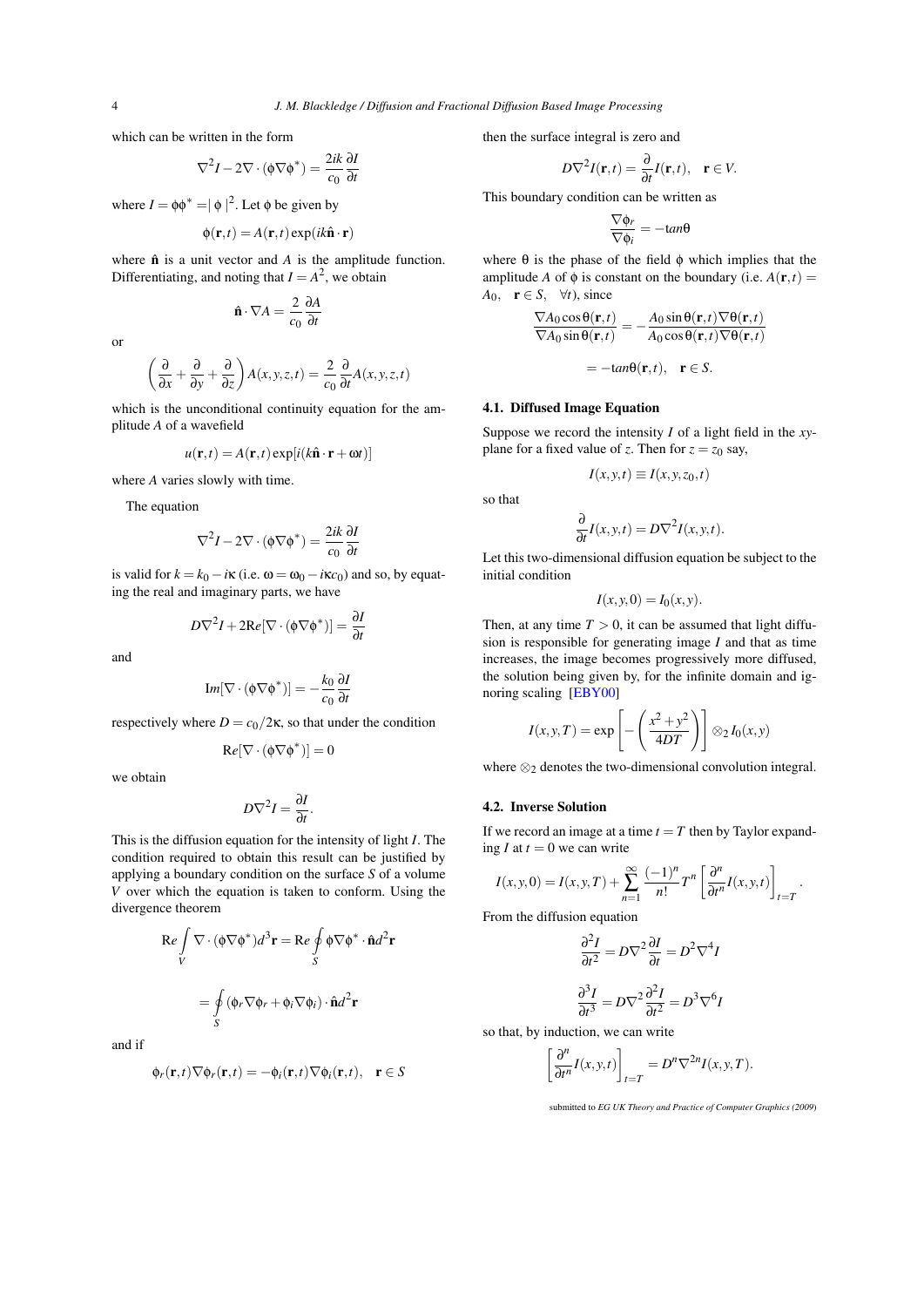Substituting this result into the series for  $I(x, y, 0) \equiv I_0(x, y)$ , we get

$$
I_0(x, y) = I(x, y, T)
$$
  
+ 
$$
\sum_{n=1}^{\infty} \frac{(-1)^n}{n!} (DT)^n \nabla^{2n} I(x, y, T)
$$

The 'high emphasis filter' [\[BM86\]](#page-8-3) is then obtained when  $DT \ll 1$ , i.e.

$$
I_0(x, y) \sim I(x, y, T) - DT\nabla^2 I(x, y, T).
$$

For  $DT = 1$  the FIR filter corresponding to this result is given by

$$
\left(\begin{array}{ccc} 0 & -1 & 0 \\ -1 & 5 & -1 \\ 0 & -1 & 0 \end{array}\right)
$$

Higher order FIR filters can be obtained on a term-by-term basis. For  $I_0 = I - \nabla^2 I + \frac{1}{2} \nabla^4 I$  the FIR filter is

$$
\frac{1}{2} \left( \begin{array}{rrrrr} 0 & 0 & 1 & 0 & 0 \\ 0 & 2 & -10 & 2 & 0 \\ 1 & -10 & 30 & -10 & 1 \\ 0 & 2 & -10 & 2 & 0 \\ 0 & 0 & 1 & 0 & 0 \end{array} \right)
$$

and for  $I_0 = I - \nabla^2 I + \frac{1}{2} \nabla^4 I - \frac{1}{6} \nabla^6 I$  the FIR filter is

|  |          |                                                                                              | $\overline{0}$ | 0              |                |  |
|--|----------|----------------------------------------------------------------------------------------------|----------------|----------------|----------------|--|
|  |          | $\begin{array}{ccc} 0 & 0 & -1 \\ 0 & -3 & 15 \end{array}$                                   | $-3$           |                |                |  |
|  |          | $-3$ 24 $-87$ 24                                                                             |                | $-3$           | 0 <sub>1</sub> |  |
|  |          | $\begin{array}{ccccccccc}\n-1 & 15 & -87 & 202 & -87 \\ 0 & -3 & 24 & -87 & 24\n\end{array}$ |                | $-87$ 15       | $-1$           |  |
|  |          |                                                                                              |                | $-3$           |                |  |
|  |          | $-3$ 15                                                                                      | $-3$           |                |                |  |
|  | $\Omega$ | $0 \quad -1$                                                                                 | $\overline{0}$ | $\overline{0}$ |                |  |

### 5. Hurst Processes and Fractional Diffusion

The diffusion equation models a macroscopic field which is the result of an ensemble of incoherent random walks characterised by a  $\sqrt{t}$  scaling law. Hurst processes, describe random walks that have a directional bias and are characterised by the scaling law  $t^H$ ,  $H \in (0.5, 1]$  [\[Hur44\]](#page-8-6), [\[TBA97\]](#page-8-4). As the value of *H* approaches 1, the processes become increasingly persistent. In terms of the multiple scattering of light from a random medium, increasing persistence relates to multiple scattering from fewer sites so that the light path has a greater directional bias. We consider the characterisation of this by generalizing the diffusion operator

$$
\nabla^2 - \sigma \frac{\partial}{\partial t}
$$

to the fractional form [\[Hil95b\]](#page-8-7), [\[Hil95a\]](#page-8-8)

$$
\nabla^2 - \sigma^q \frac{\partial^q}{\partial t^q}
$$

where  $q \in [1,2]$  and  $D^q = 1/\sigma^q$  is the fractional diffusivity. Fractional diffusive processes can therefore be interpreted

as intermediate between diffusive processes proper (random phase walks with  $H = 0.5$ ; diffusive processes with  $q = 1$ ) and 'propagative process' (coherent phase walks for  $H = 1$ ; propagative processes with  $q = 2$ ). It should be noted that the fractional diffusion operator given above is the result of a phenomenology. It is a generalisation of a well known differential operator to fractional form which follows from a physical analysis of a fully incoherent random process and its generalisation to fractional, just as the Hurst exponent *H* its generalisation to fractional, just as the riture exponent *ri* is a generalisation of the  $\sqrt{t}$  scaling law. The solution to fractional partial differential equations of this type requires application of the fractional calculus (e.g. [\[OS74\]](#page-8-9), [\[MR93\]](#page-8-10), [\[DE75\]](#page-8-11), [\[SKM93\]](#page-8-12) and [\[Kir94\]](#page-8-13)) which is considered in the following section.

#### 6. Fractionally Diffused Imaging Equation

Consider the two-dimensional fractional diffusion equation for the intensity  $I(x, y, t)$  of light in the image plane located at *z* given by

$$
\nabla^2 I(\mathbf{r},t) - \sigma^q \frac{\partial^q}{\partial t^q} I(\mathbf{r},t) = I_0(\mathbf{r},t)
$$

where  $\mathbf{r} = \hat{\mathbf{x}} + \hat{\mathbf{y}}$ *y*,  $r \equiv |\mathbf{r}|$  and  $I_0(\mathbf{r}, t)$  is now a (twodimensional) source function. Using the Fourier based operator for a fractional derivative, we can transform this equation into the form

$$
(\nabla^2 + \Omega_q^2) \widetilde{I}(\mathbf{r}, \omega) = \widetilde{I}_0(\mathbf{r}, \omega)
$$
 where

$$
\widetilde{I}(\mathbf{r}, \omega) = \int_{-\infty}^{\infty} I(\mathbf{r}, t) \exp(-i\omega t) dt,
$$

$$
\widetilde{I}_0(\mathbf{r}, \omega) = \int_{-\infty}^{\infty} I_0(\mathbf{r}, t) \exp(-i\omega t) dt
$$

and

$$
\Omega_q^2 = -i\omega\sigma, \quad \Omega_q = \pm i(i\omega\sigma)^{q/2}.
$$

The Green's function solution for this equation (in the infinite domain) is

$$
\widetilde{I}(\mathbf{r},\omega)=g(r,\omega)\otimes_2 \widetilde{I}_0(\mathbf{r},\omega)
$$

where *g* is the 'outgoing' Green function given by (for  $| \Omega_q r | >> 1$  and ignoring scaling) [\[EBY00\]](#page-8-5)

$$
g(r, \mathbf{\omega}) \simeq \frac{\exp(i\Omega_q r)}{\sqrt{\Omega_q r}}.
$$

For  $\Omega_q = i(i\omega\sigma)^{q/2}$ , Fourier inversion, yields the time dependent Green's function (obtained by writing the exponential function in its series form).

$$
G(r,t) = \frac{1}{\sqrt{r}} \frac{1}{\sigma^{q/4} t^{1-q/4}} - \sqrt{r} \sigma^{q/4} \delta^{q/4}(t)
$$

submitted to *EG UK Theory and Practice of Computer Graphics (2009*)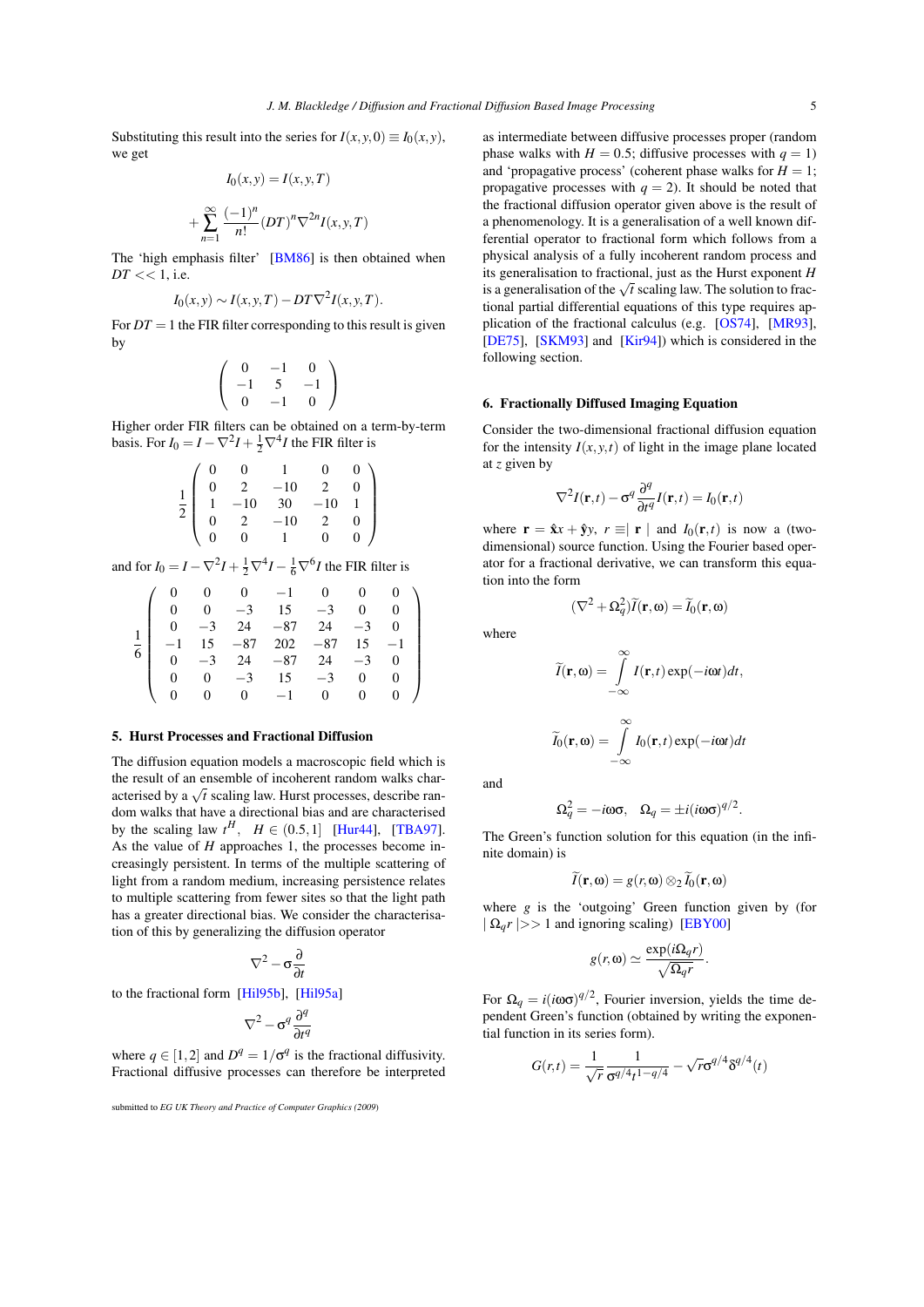6 *J. M. Blackledge / Diffusion and Fractional Diffusion Based Image Processing*

$$
+\sum_{n=1}^{\infty} \frac{(-1)^{n+1}}{(n+1)!} r^{(2n+1)/2} \sigma^{3nq/4} \delta^{3nq/4}(t) \tag{1}
$$

the solution for  $I(\mathbf{r},t)$  being given by

$$
I(\mathbf{r},t) = G(r,t) \otimes_2 \otimes_t I_0(\mathbf{r},t)
$$

where  $\otimes_t$  denotes the convolution integral over time *t*. Simplification of this infinite sum representation for *G* can be addressed be considering suitable asymptotics, the most significant of which (for arbitrary values of  $r$ ) is the case when the (fractional) diffusivity *D* is large. In particular, we note that as  $\sigma \rightarrow 0$ ,

$$
G(r,t) = \frac{1}{\sqrt{r}\sigma^{q/4}t^{1-q/4}}.
$$

Thus, for  $I_0(\mathbf{r},t) = I_0(x, y) \delta(t)$  we can consider a solution to the two-dimensional fractional diffusion equation (for a tenuous medium when  $D \rightarrow \infty$ ) of the form (ignoring scaling)

$$
I(x,y) = \frac{1}{(x^2 + y^2)^{\frac{1}{4}}} \otimes_2 I_0(x,y).
$$

#### 7. Deconvolution

In the presence of additive noise  $n(x, y)$ , the deconvolution problem is as follows: Given that

$$
I(x,y) = p(x,y) \otimes_2 I_0(x,y) + n(x,y)
$$

where  $Pr[n(x, y)]$  is known (ideally), find an estimate for *I*0. This is a common problem in optics (digital image processing) known as the deconvolution problem whose solution is fundamental to image restoration and reconstruction [\[BM86\]](#page-8-3), [\[BB98\]](#page-8-14). In terms of the material presented in this paper, there are two Point Spread Functions (PSF)  $p(x, y)$ that have been considered: For full diffusion (strong scattering)

$$
p(x,y) = \exp\left[-\left(\frac{x^2 + y^2}{4DT}\right)\right]
$$

and for fractional diffusion (intermediate scattering in a tenuous medium with large diffusivity)

$$
p(x, y) = \frac{1}{(x^2 + y^2)^{\frac{1}{4}}}.
$$

We note that (ignoring scaling)

$$
\exp\left[-\left(\frac{x^2+y^2}{4DT}\right)\right] \leftrightarrow \exp[-4DT(k_x^2+k_y^2)]
$$

and [\[TBA97\]](#page-8-4)

$$
\frac{1}{(x^2+y^2)^{\frac{1}{4}}} \leftrightarrow \frac{1}{(k_x^2+k_y^2)^{\frac{3}{4}}}
$$

where  $\leftrightarrow$  denotes transformation from real space to Fourier space. In the latter case, the filter is a 'fractal filter' and thus, if  $I_0$  is characterised by white noise, then the output *I* is a Mandelbrot surface with a fractal dimension of 2.5 [\[TBA97\]](#page-8-4). In the absence of noise, the inverse solution for  $I_0$ can be written in the form

$$
I_0(x,y) = \nabla^{\frac{3}{2}} I(x,y),
$$

a result that is based on the application of the fractional Laplacian or Riesz operator [\[TBA97\]](#page-8-4)

$$
\nabla^q \leftrightarrow (k_x^2 + k_y^2)^{\frac{q}{2}}.
$$

There are a range of approaches to solving the onedimensional and two-dimensional deconvolution problem in practice (i.e. with additive noise) leading to the classification of different 'inverse filters' (e.g. [\[BM86\]](#page-8-3), [\[BB98\]](#page-8-14)). If *a priori* information on the statistics of the noise function *n* and the object function  $I_0$  is available, then Bayesian estimation methods are preferable in the design of filters whose performance then depends on statistical parameters such as the standard deviation. In some cases, an estimate of  $Pr[n(x, y)]$ can be obtained by taking an image (or a number of images to obtain a statistically significant result) with zero input, i.e. with  $I_0 = 0$ . This provides a method of validating an idealised PDF through data fitting and, thus, determination of the statistical parameters from which a theoretical PDF is composed. In cases when experimental determinism is not practically possible, statistical models must be utilized [\[Fie09\]](#page-8-2). However, with regard to incoherent imaging systems, the noise function tends to be Gaussian distributed - a result of the noise being a linear combination of many different independent noise sources which combine to produce Gaussian noise (a consequence of the Central Limit Theorem).

Using Bayes rule, the aim is to find an estimate for  $I_0$  such that

$$
\frac{\partial}{\partial I_0} \ln \Pr[n(x, y)] + \frac{\partial}{\partial I_0} \ln \Pr[I_0(x, y)] = 0.
$$

Consider the following models for the PDFs: (i) A Gaussian distribution for the noise (ignoring scaling and where  $\sigma_n^2$  is the standard deviation of *n*)

$$
\Pr[n(x,y)] =
$$

$$
\exp\left(-\frac{1}{\sigma_n^2}\int\int \left[\left(I(x,y)-p(x,y)\otimes_2I_0(x,y)\right)^2dxdy\right].
$$

(ii) A Gaussian distribution for the object function (ignoring scaling and where  $\sigma_{I_0}^2$  is the standard deviation of *I*<sub>0</sub>)

$$
Pr[I_0(x,y)] = exp\left(-\frac{1}{\sigma_{I_0}^2} \int \int I_0^2(x,y) dx dy\right)
$$

Differentiating, these statistical models yield the equation

$$
I(x, y) \odot_2 p(x, y)
$$

$$
= \frac{\sigma_n^2}{\sigma_{I_0}^2} I_0(x, y) + [p(x, y) \otimes_2 I_0(x, y)] \odot_2 p(x, y)
$$

submitted to *EG UK Theory and Practice of Computer Graphics (2009*)

.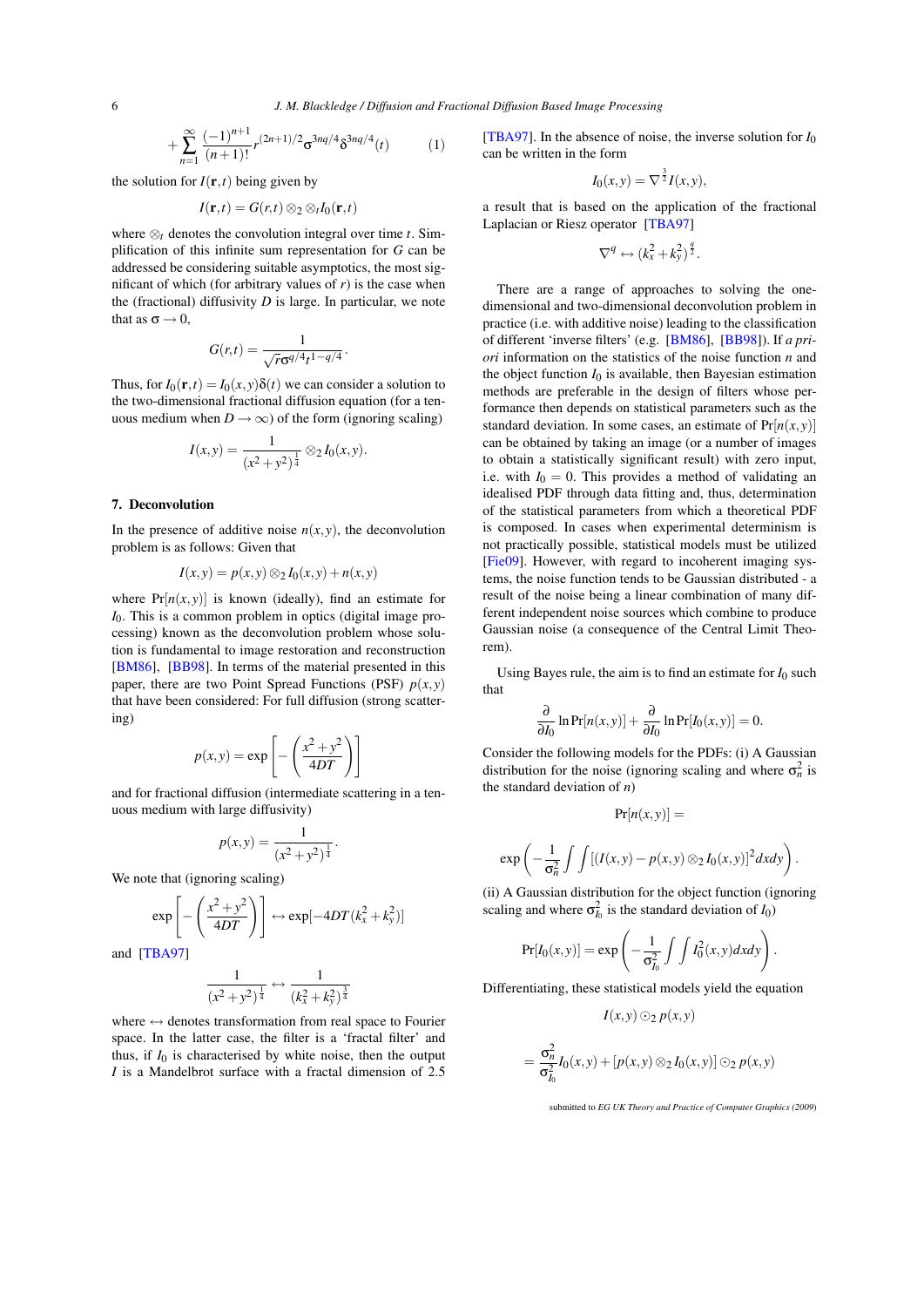$$
\widetilde{I}(k_x, k_y)P^*(k_x, k_y)
$$
  
= 
$$
\frac{\sigma_n^2}{\sigma_{I_0}^2}\widetilde{I}_0(k_x, k_y) + |P(k_x, k_y)|^2 I_0(k_x, k_y).
$$

The Bayesian *a Posteriori* filter  $F(k_x, k_y)$  (for Gaussian statistics) is then given by

$$
F(k_x, k_y) = \frac{P^*(k_x, k_y)}{|P(k_x, k_y)|^2 + \sigma_n^2/\sigma_{l_0}^2}
$$

where  $\sigma_n/\sigma_{I_0}$  defines the Signal-to-Noise Ratio of  $I(x, y)$ and  $\widetilde{I}_0(k_x, k_y) = F(k_x, k_y)\widetilde{I}(k_x, k_y)$ . The reconstruction for  $I_0$ is then given by

 $I_0(x, y) =$ 

$$
\frac{1}{(2\pi)^2} \int \int F(k_x, k_y) \widetilde{I}(k_x, k_y) \exp(ik_x x) \exp(ik_y y) dk_x dk_y
$$
\n(2)

Given  $P(k_x, k_y)$ , the performance of this filter depends on the value of  $\Sigma = \sigma_n^2 / \sigma_{I_0}^2$ . In general, as  $\Sigma \rightarrow 0$  the reconstruction sharpens but at the expense of 'ringing'. Thus, an optimum value of  $\Sigma$  is obtained by computing  $I_0$  over a range of values of  $\Sigma$  and, for each reconstruction, computing the ratio of the number of zero crossings *Zc* to the sum of the magnitude of a digital gradient  $\sum | \mathcal{D} I_0[i, j] |$ , i.e.

$$
R = \frac{Z_c}{\sum |\mathcal{D}I_0[i,j]|}.
$$

This ratio is based on the principle that an optimum reconstruction is one which provides a sharp image with minimal ringing, i.e. a reconstruction for which *R* is a minimum. This principle has been applied in the example results given in the following section. Note that the Fourier based approach to image restoration relies on the ability to implement the convolution and correlation theorems. This requires that the data has been recorded by an (optical) imaging system that is isoplanatic (i.e. the PSF is stationary).

#### 8. Example Applications

We consider examples of image reconstruction based on equation (2) for fully diffusive and fractional diffusive models using the optimization procedure discussed above and the following 'digital Laplacian'

$$
\mathcal{D}I_0[i,j] = \left(\begin{array}{rrr} 0 & 1 & 0 \\ 1 & -4 & 1 \\ 0 & 1 & 0 \end{array}\right).
$$

#### 8.1. Diffusion

Figure 1 shows the application of equation (2) where (ignoring scaling and with  $\sigma = 4DT$ )

$$
P(k_x, k_y) = \exp[-\sigma(k_x^2 + k_y^2)]
$$

submitted to *EG UK Theory and Practice of Computer Graphics (2009*)

In this example, the diffusion of the object has been generated by turbulence of the earths atmosphere through which light from the object has been fully diffused. In this case, the reconstruction depends on the value of both  $\sigma$  and  $\Sigma$  and an optimization scheme based on computing  $I_0[i, j; \sigma, \Sigma]$  for min*R*.



Figure 1: *Diffusion based deconvolution (below) of an image of Saturn observed by a ground based telescope with light diffused by the atmosphere (above).*

# 8.2. Fractional Diffusion

Fractional diffusion models apply to scattering processes that occur in a tenuous and extremely rarefied medium. In applied optics, one of the most common examples of this phenomenon occurs in astronomy and the processes associated with light scattering from cosmic dust which is composed of particles which are a few molecules to the order of  $10^{-4}$  metres in size. Cosmic dust is defined in terms of its astronomical location including intergalactic dust, interstellar dust, interplanetary dust and circumplanetary dust (such as in a planetary ring). In our own Solar System, interplanetary dust is generated from sources such as comet dust, asteroidal dust, dust from the Kuiper belt and interstellar dust passing through our solar system. This dust is responsible for zodiacal light which is produced by sunlight reflecting off dust particles. Cosmic dust can be categorised in terms of different types of nebulae associated with different physical causes and processes. These include: diffuse nebulae, infrared reflection nebula, supernova remnants and molecular clouds, for example. However, in a more general sense, cosmic dust often characterises the interstellar medium which is the gas and dust that pervade interstellar space. This medium consists of an extremely dilute (by terrestrial standards) mixture of ions, atoms, molecules, and larger dust grains, consisting of about 99% gas and 1% dust by mass. Densities